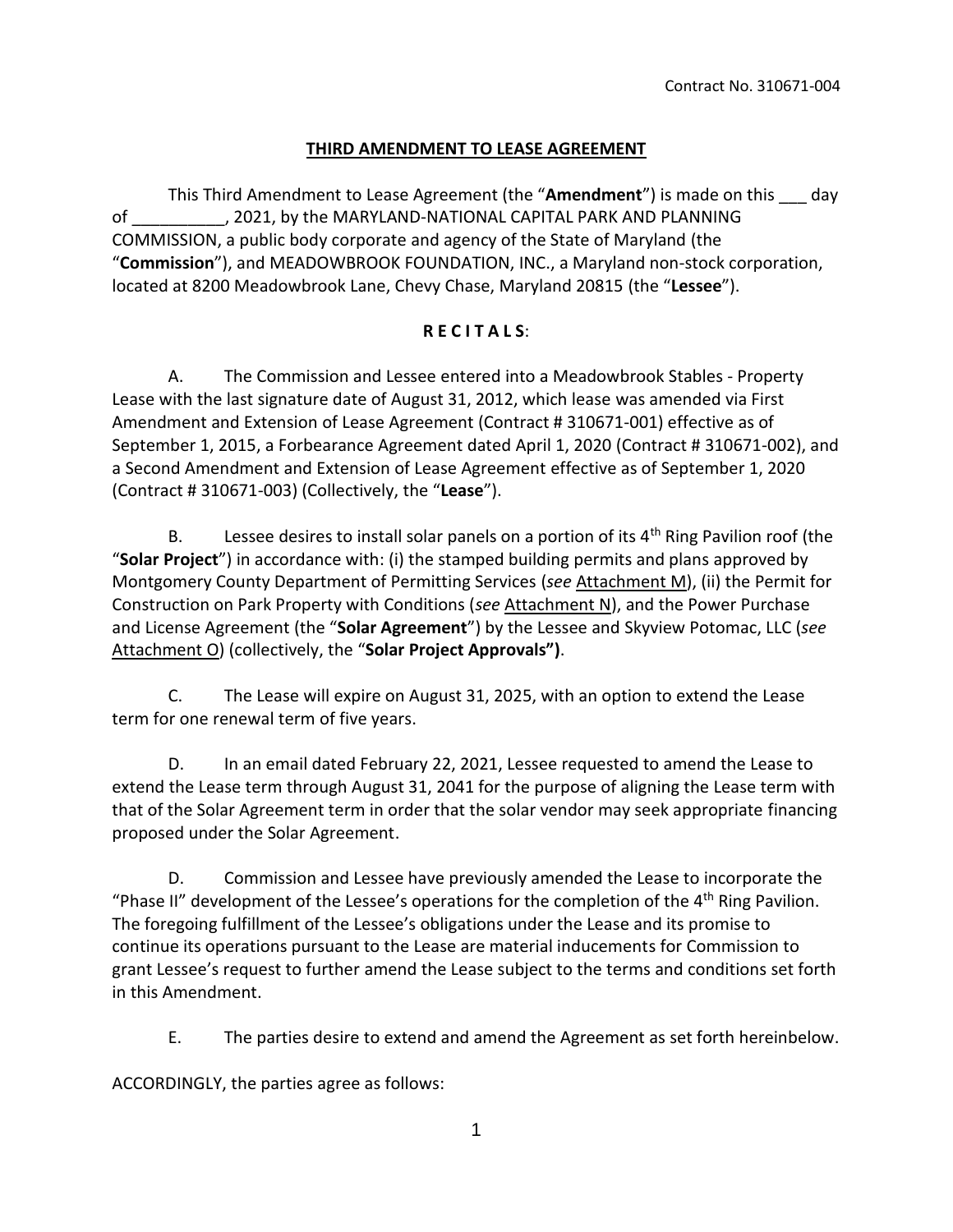1. **Incorporation of Recital**.The above Recitals are incorporated into this Amendment by reference. Any defined term not otherwise defined herein will have the meaning ascribed in the respective Lease document.

2. **Lease Termination Date**. Despite anything to the contrary in the Lease, the current Term, which commenced on September 1, 2020, will expire on August 31, 2021.

3. **Term; Rent.** Articles II and III of the Lease is amended by deleting Section 2.2 in its entirety and replaced with the replacement Section 2.2 and new sub-section 3.2(a)(iv) as follows:

**"**2.2 *Renewal Terms*. If this Lease is in full force and effect and Lessee is in compliance with all of the covenants, agreements, conditions and provisions of this Lease, Lessee may request to extend this Lease for one (1) renewal term of 20 years (the "**Renewal Term**"), to commence immediately following the expiration of the then current term, on the same terms, conditions and provisions as are set forth in this Lease, except that, beginning with and as of the first day of the Renewal Term, the monthly rent payable shall be adjusted and modified pursuant to Section 3.2 below. The Commission in its sole discretion may accept or deny the requests to extend this Lease. If the Commission accepts, the Commission shall provide written acceptance of the renewal and confirmation of the adjusted annual minimum rent as defined in Section 3.2 at least 30 days prior to the expiration of the then current term of this Lease. Lessee may decline to renew based on the rent increase by providing written notice to the Commission prior to the expiration of the term. Further, if granted by the Commission, the Renewal Term shall commence on September 1, 2021 and expire on August 31, 2041.**"**

**"**3.2(a)(iv) Notwithstanding anything to the contrary in this Lease, during the Renewal Term the Annual Minimum Rent shall increase as stated in Attachment P, incorporated into and made a part of this Lease."

4. **Permits and Approvals**. Lessee represents, warrants, and covenants that it shall, and it shall cause the solar vendor under the Solar Agreement, to obtain all required permits and approvals from non-Commission entity in a timely manner for completion of the Solar Project.

5. **Solar Project Default**. Any construction of Solar Project authorized in accordance with the Solar Project Approvals that differs in an impactful manner, as reasonably determined by the Commission, will constitute material default under the Lease.

6. **Maintenance and Repairs by Lessee**. Section 6.6 Maintenance and Repairs by Lessee of the Lease is amended to add the following subsection 6.6(b):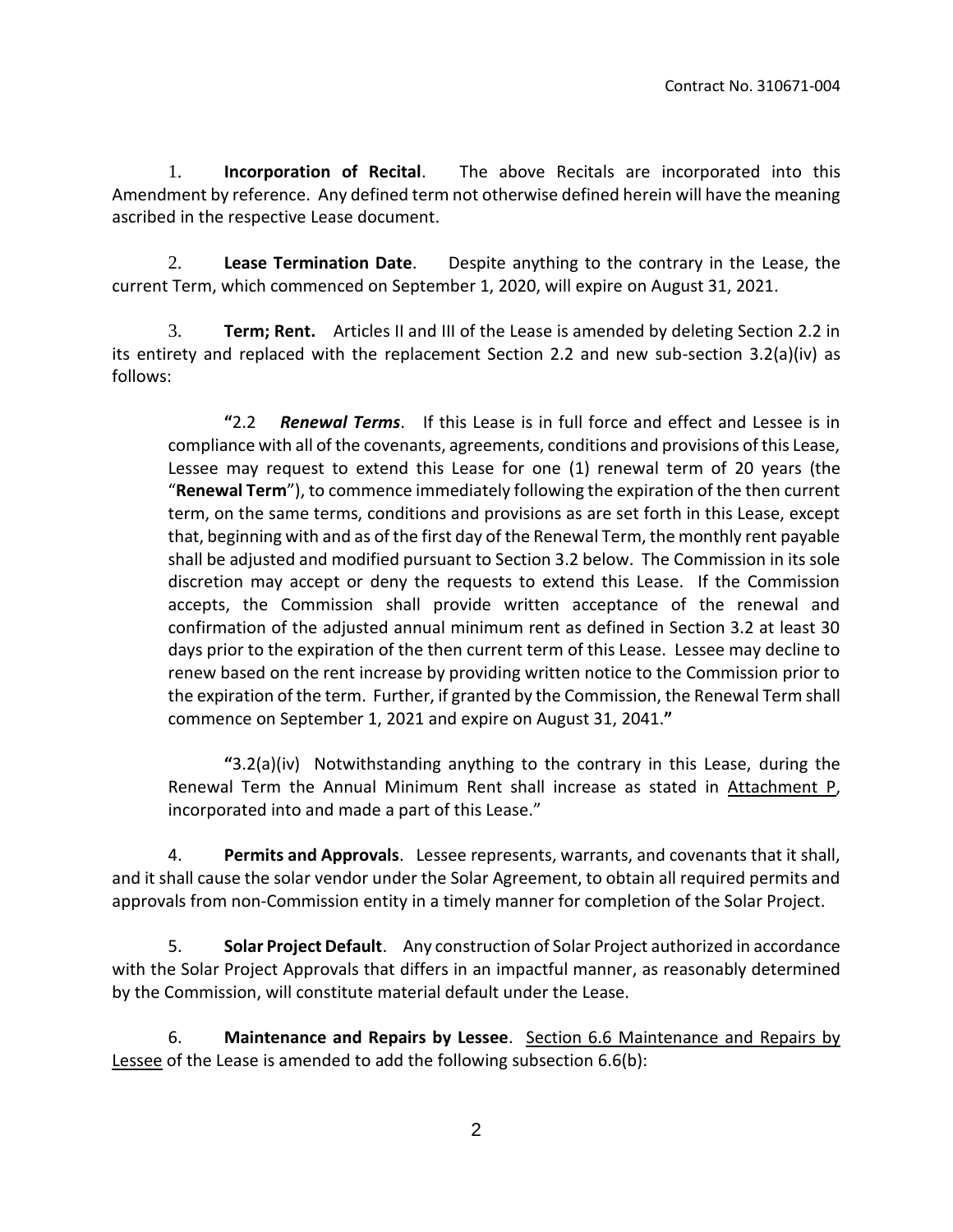"*6.6(b) Solar Project.*

*(i) The Lessee shall be solely responsible for the entirety of the Solar Project in accordance with the Solar Project Approvals, including but not limited to, all capital and non-capital improvements, maintenance, repairs, replacements, utilities, compliance with regulatory agencies, and any other works and/or activities necessary to keep the Solar Project operational in good condition throughout the term of the Lease. Commission shall have no obligation or responsibility of any kind or nature concerning Solar Project.*

*(ii) The Lessee acknowledges and affirms that (1) the covenant set forth in Section 6.6(b)(i) above is a material inducement for Commission to agree to extend the term of the Lease; (2) enter into this Amendment; and (3) Commission has interest in ascertaining that Solar Project is completed, maintained, and kept in good working conditions at all times relevant in accordance with Section 6.6(b)(i) and Solar Project Approvals.*

*(iii) Notwithstanding anything to the contrary in the Lease, Commission may inspect the Solar Project from time to time upon providing a minimum of two days advance notice to Lessee. While the parties agree that Lessee is solely responsible to maintain and keep the Solar Project at all times relevant, Commission may notify the Lessee of any issue of material importance regarding the sound keeping and operation of the Solar Project identified by Commission. If so notified, Lessee shall address such issues to Commission's satisfaction within 30 days from the date of the notice to Lessee; provided, however, that if the nature of the work necessary to address the issues is such that the work cannot be completed within 30 days, then Lessee shall promptly commence the work and diligently pursue completion therefor and finish all work necessary no later than 60 days from the date of Commission notice. Failure to address the Commission identified issues to Commission's satisfaction will constitute material default under the Lease."*

7. **Maintenance Responsibilities of Commission**. Section 7.2 Maintenance Responsibilities of Commission of the Lease is amended to add the following subsection:

"*7.2.2 Responsibilities for Solar Project Improvements. Lessee shall be solely responsible for the entirety of the Solar Project and associated site amenities authorized in accordance with the Solar Project Approvals as described in Section 6.6(b). For clarity, Commission has no obligation or responsibility of any kind or nature concerning Solar Project."*

8. **Adequate Funding**. Lessee represents and warrants to Commission that Lessee has adequate funding to complete the Solar Project pursuant to the Solar Project Approvals.

9. **Conditions Precedent**. The effectiveness of this Amendment is contingent upon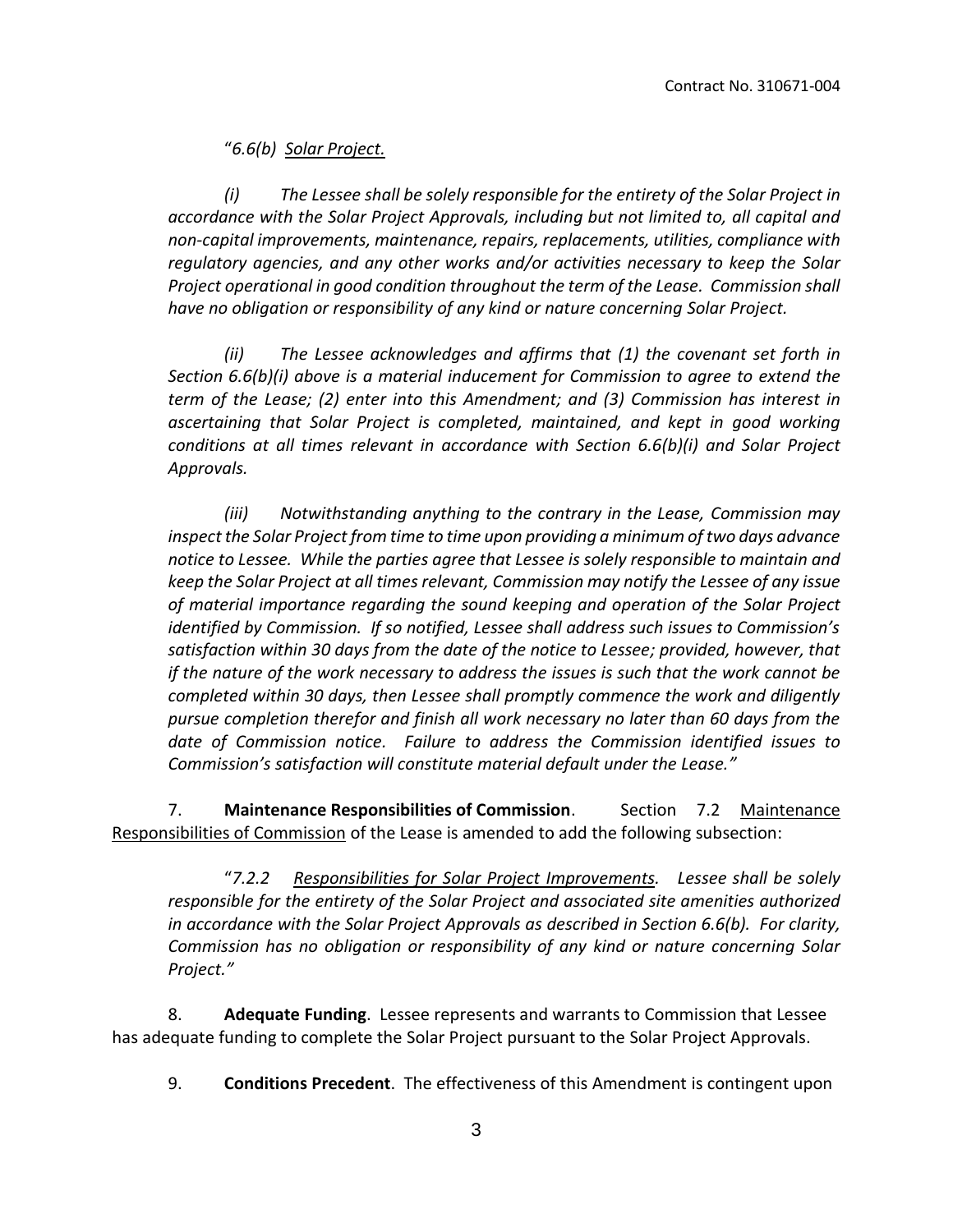Lessee obtaining: (a) all the Solar Project Approvals, (b) completion of the Solar Project, including final building permits showing punch list items completed, and (c) Montgomery County Planning Board and Montgomery County Council approvals of this Amendment.

10. **Fixtures**. The parties agree that Section 6.7 of the Lease (i.e., Capital Improvements) will not apply to the solar panels and other fixtures to be installed at the Leased Premises. Lessee represents and warrants that Md. Code, Ann., Land Use § 17-204(a)(3) does not apply to Solar Agreement as the solar panels and other fixtures to be installed at the Leased Premises constitute personal property of the solar vendor.

### 11. **Compliance with Lease**.

(a) Lessee represents and warrants that nothing in the Solar Agreement violates or conflicts with the Lease. In the event of any conflict or violation, Lessee covenants that it will resolve any such conflict and cure any violation within 30 days of the date of written notice from the Commission; provided, however, that if the nature of the conflict or violation is such that the resolution or cure cannot be completed within 30 days, then Lessee shall promptly commence the resolution or cure and diligently pursue completion therefor and resolve or cure such conflict or violation no later than 60 days from the date of Commission notice. Failure to address the Commission identified issues to Commission's satisfaction will constitute material default under the Lease.

(b) Commission consents to the Solar Project as a permitted use at the Leased Premises as proposed in the Solar Agreement.

12. **Solar Project Indemnification**. Lessee shall indemnify, defend, and hold harmless the Commission from all liabilities, obligations, damages, fines, penalties, claims, demands, costs, charges, judgments, and expenses (including reasonable attorneys' fees and other professional fees) which may be imposed upon, incurred or paid by, or asserted against, the Commission or the Commission's interest in the Premises by reason of, or in connection with: (i) any breach or default in the performance by the named parties under the Solar Agreement; or (ii) any other acts or omissions of the named parties under the Solar Agreement, their agents, employees or contractors.

13. **Insurance**. [*TBD pending RM requirements, if any – whether additional language necessary to cover solar panels under Lease section 6.4*]

14. **Notices**. Lessee agrees to provide copies of all notices provided and received by Lessee under the Solar Agreement to the Commission as promptly as possible. Lessee acknowledges and agrees that the foregoing notices are for informational purposes only and will not substitute for any notification requirements under the Lease.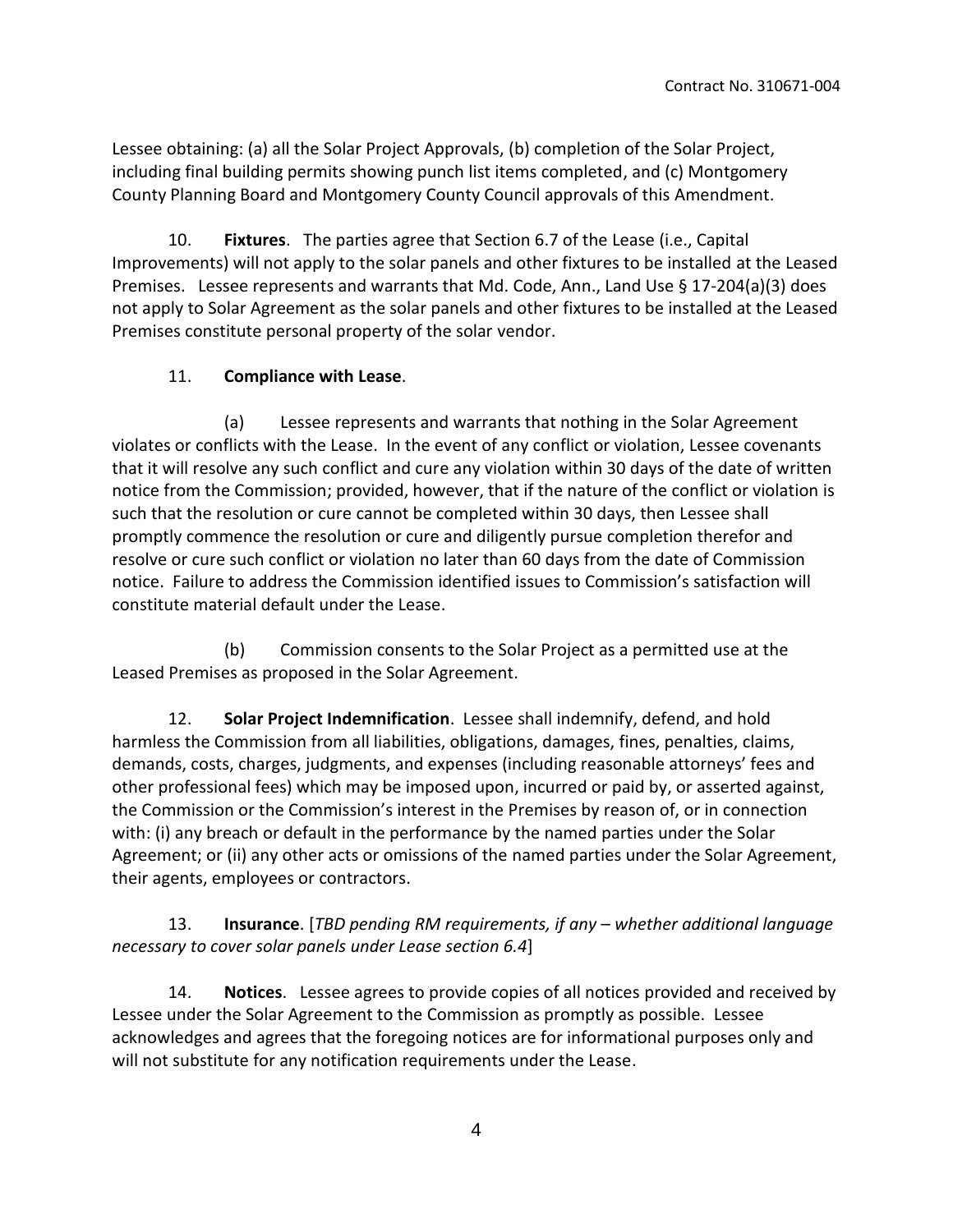15. **Effective Date**. The effective date of this Amendment is the last date written on the signature page herein.

16. **Good Standing**. Lessee represents, warrants, and avers that Lessee is, and has been, in compliance with all terms of the Lease at all times relevant.

17. **No Other Changes**. Except as modified in this Amendment, all other terms and conditions of the Lease remain the same.

## [*SIGNATURE PAGE FOLLOWS]*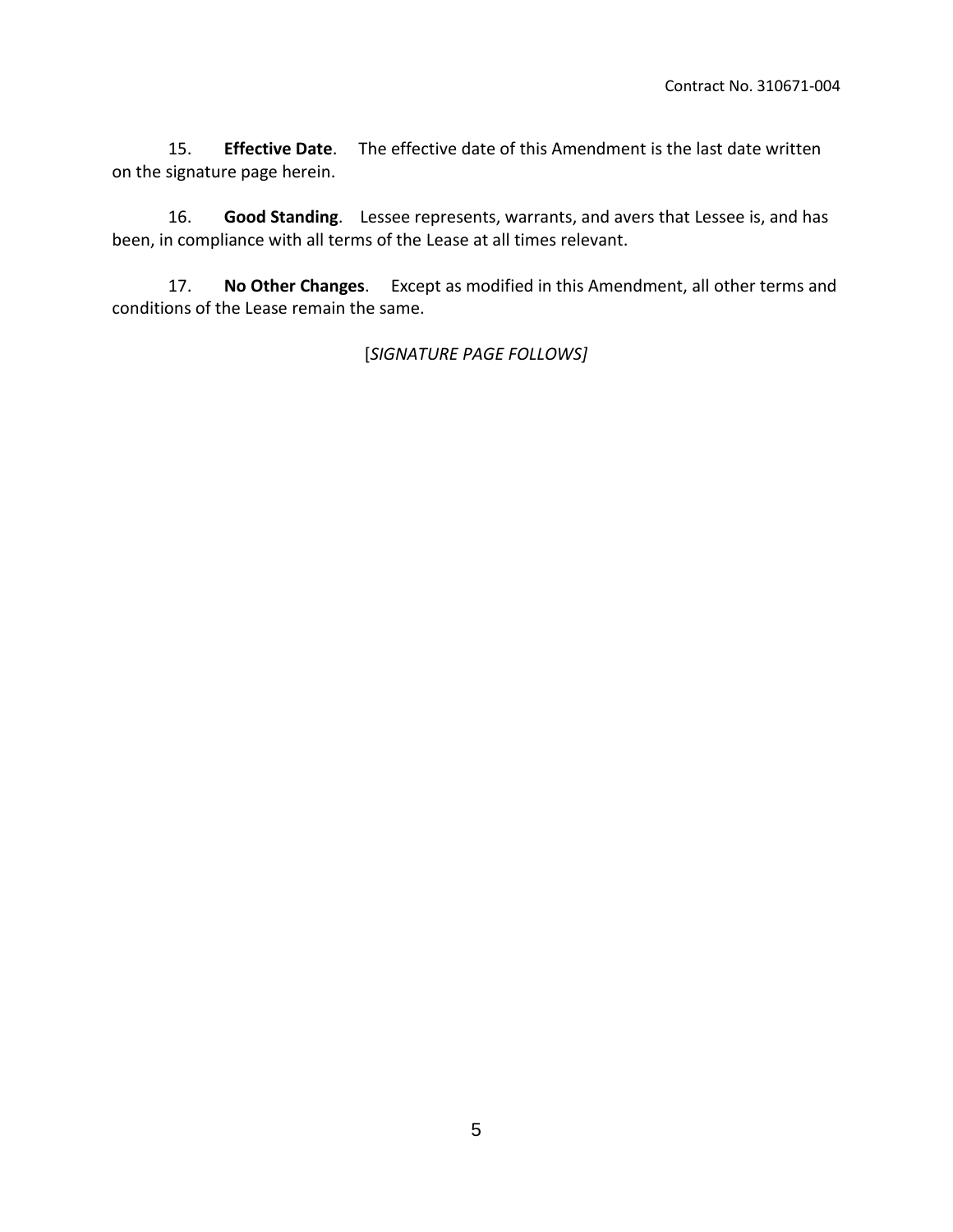IN WITNESS WHEREOF, the Commission and the Lessee have executed this Lease on the date written below.

**MEADOWBROOK FOUNDATION INC.** 

By: Katumure<br>(Signature)<br>Printed Name: KATIZINA WEINICT<br>Title: 2XECUTIVE.DIRECTOR / GENERAL MANAGER<br>Lessee Fed ID # 30-0020043

#### **MARYLAND-NATIONAL CAPITAL PARK AND** PLANNING COMMISSION

By:  $-$ 

Asuntha Chiang-Smith **Executive Director** 

#### ATTEST:

Date:  $9/8/202$ 

 $By:$ 

Joseph Zimmerman Secretary-Treasurer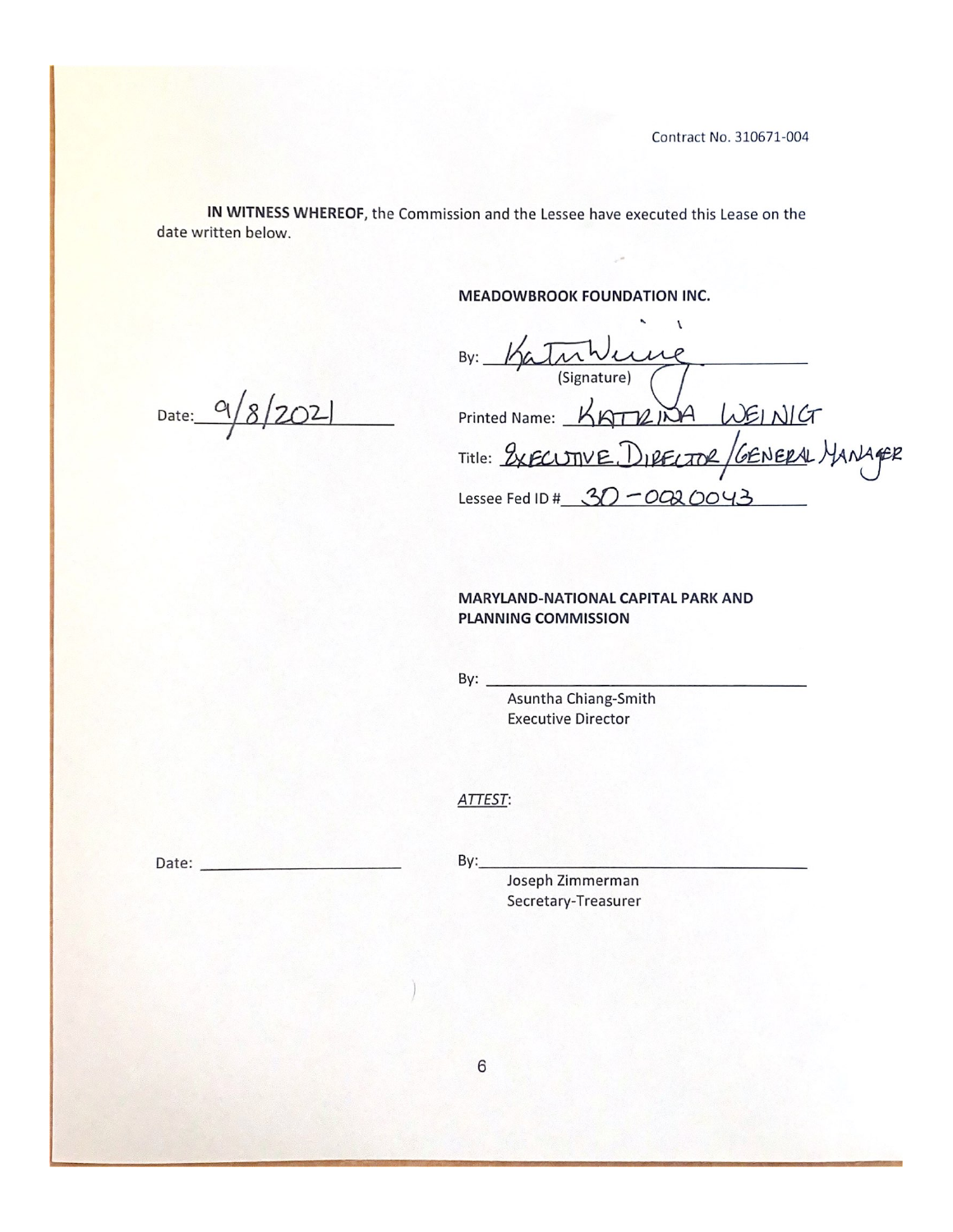#### **ATTACHMENT M**

**MEADOWBROOK FOUNDATION INC. Solar Project Improvements Permitted Construction Drawings Approved by Montgomery County Department of Permitting Services** (Attached Separately Hereto)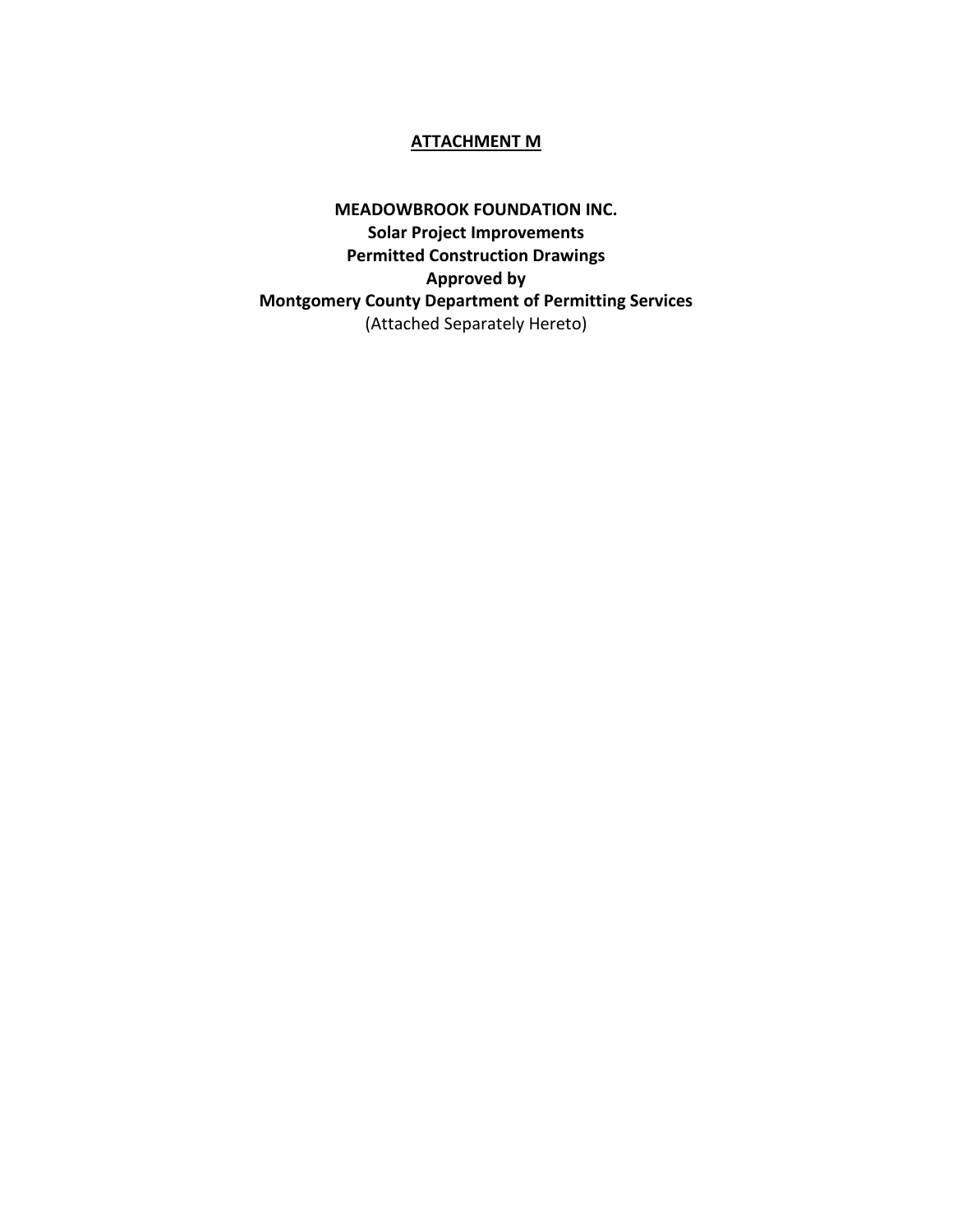#### **ATTACHMENT N**

## **MEADOWBROOK FOUNDATION INC. Solar Project Improvements Construction Permit with Conditions Issued by Park Development Division Montgomery County Department of Park and Planning M-NCPPC**

(Attached Separately Hereto)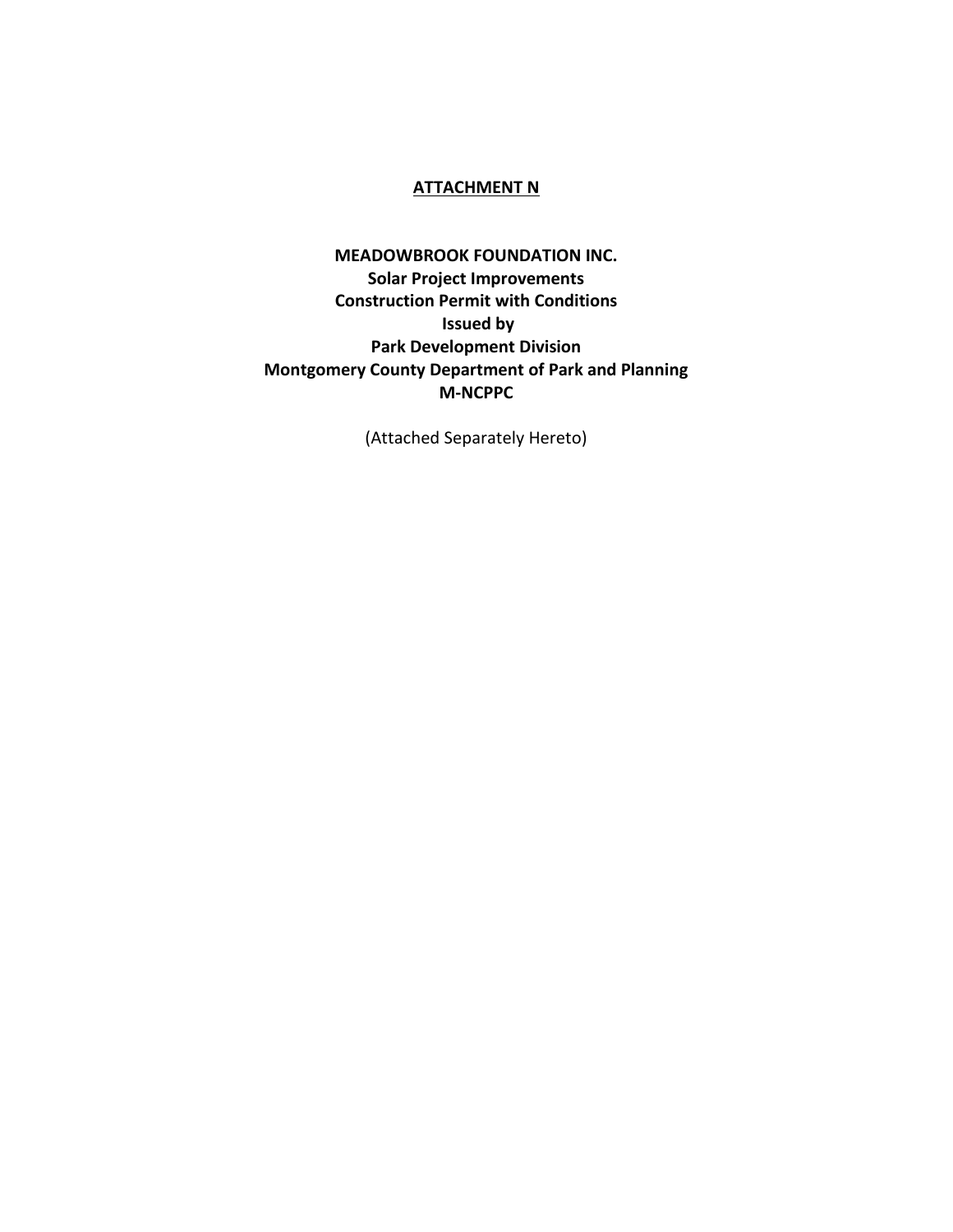# **ATTACHMENT O**

## **MEADOWBROOK FOUNDATION INC. Solar Project Power Purchase and License Agreement**

(Attached Separately Hereto)